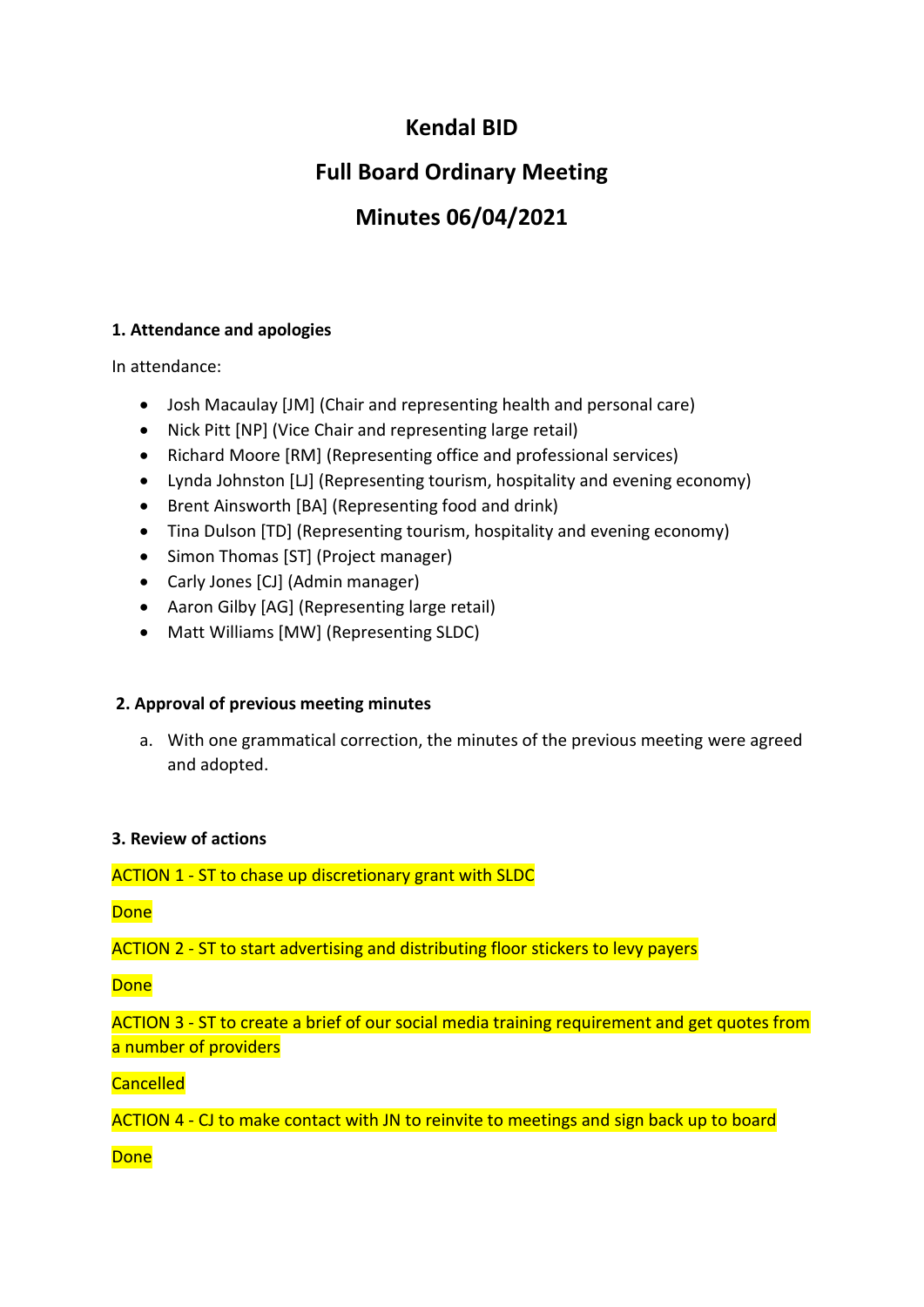ACTION 5 - CJ to send invites for meetings to Matt Williams

**Done** 

ACTION 6 - NP to submit his forms ASAP

In progress

ACTION 7 - ST to get website refresh quotes to review at next board meeting seeking BID zone contractors as the priority

**Ongoing** 

ACTION 8 - JM/ST/CJ to book onto relevant training courses provided by British BIDS

In progress

ACTION 9 - Create a governance review / summary for the board with recommendations

**Complete** 

ACTION 10 - CJ to check companies house director listing and provide forms to directors for name spelling corrections and listing for BA

## In progress

ACTION 11 - JM to produce and circulate role descriptors with the minutes for review by the board ready for approval or amendment at next meeting

**Done** 

ACTION 12 - ST to compile a full list of ongoing BID projects

**Done** 

ACTION 13 - All directors to consider any projects they may wish to undertake or be responsible for ready for next meeting

To review

ACTION 14 - ST to set up an extraordinary meeting to review the 2 potential apps on zoom with interested directors

Done

ACTION 15 - CJ to set up a recurring outlook calendar invite with a reusable teams link for future meetings

#### In progress

#### **4. Role descriptors.**

a. JM had prepared and circulated draft role descriptions to managers and board members for comment after review at next meeting.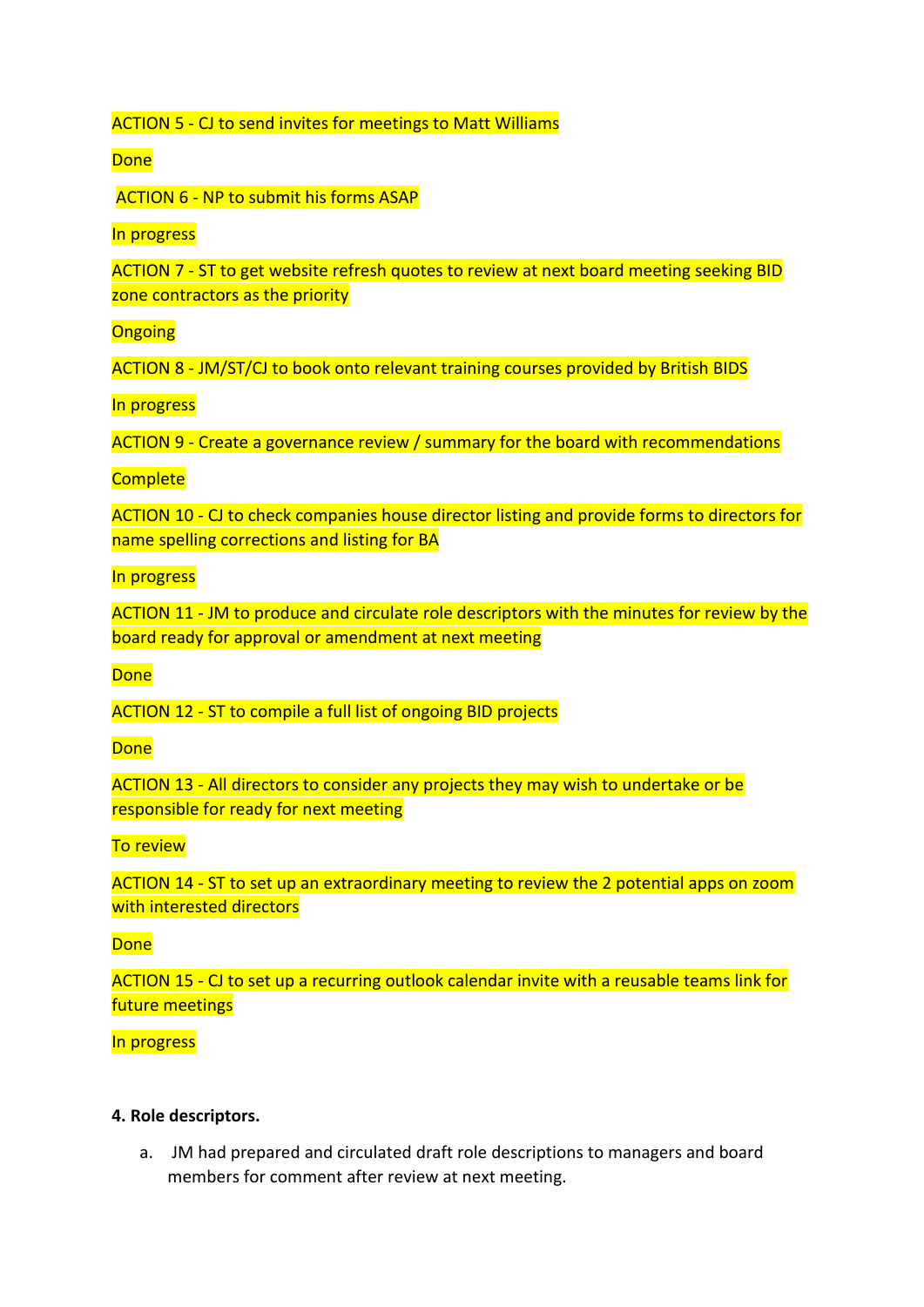#### **5. BID Governance**

a. JM was to start updating the Business Plan.

### **6. Review of current projects**

- a. PM had prepared and circulated a list of current projects.
- . Kendal gift card
- . Town trails
- . Festivals
- . Business plan
- . Parking Perx
- . BID website
	- b. PM reported that Parking Perx was waiting for SLDC approval to use their ticket machines. He will update the board following a meeting on 07/04/21. MW advised that SLDC were investigating legal aspects of PP.

LJ agreed to oversee the PP project.

- c. RM suggested that the BID examine the potential of the Visit Kendal website rather than investing heavily in to the Kendal BID website. BA suggested that that we could quickly update the BID website and concentrate on Visit Kendal. PM suggested he contacted Paula Scott at Kendal Futures with a view to a joint project. It was decided to potentially add Visit Kendal to the BID project list.
- d. PM reported that Miconex had offered to take on the administrative function for the gift card in return for the breakage revenue. PM agreed to obtain figures for the gift card and report to the next meeting.
- e. The meeting agreed that the Town Trails were positive and should be updated. TD volunteered to oversee the Trails project. PM agreed to contact Felltarn to obtain costs.

#### **7. Review new project submission.**

a.Place making app.

The PM reported that the board had received Zoom presentations by Loyal Free and DSCVR, a decision was deferred until the next meeting.

b. Street and town improvement. The board discussed the general appearance of the town. JM agreed to lead a project on improving the aesthetics.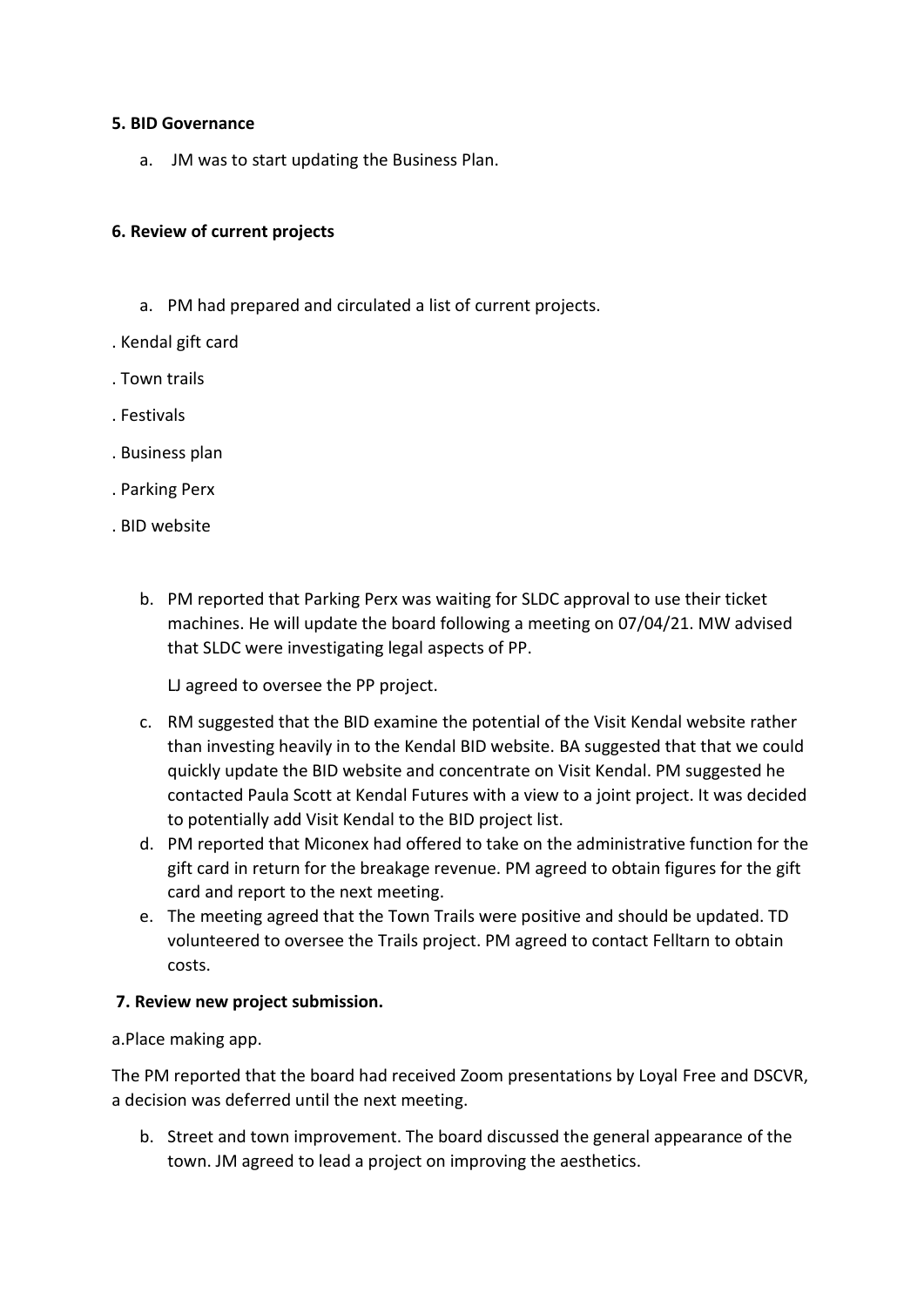#### **8. Director Volunteer roles.**

- a. The board discussed the opportunities for individual Directors to oversee specific projects and work with the PM to accomplish goals. The Chair called for volunteers and the following Directors expressed their willingness to take the lead on various projects:
- Kendal Gift Card
- Town Trails {TD}
- Festivals {TD}
- Business plan {JM}
- Parking Perx {LJ}
- BID Website {BA}
- Coach initiotive {JN}
- Business directory {RM}

## **9. Project Manager's Report**

The PM reported the following correspondence

- An approach by an individual offering to finance cleaning of the war memorial
- A proposal to bring a Vegan/Vegetarian Fair to Kendal.

## **10. Admin Manager's Report**

AM confirmed communication with the Accountant's and progress with the access to the BS.

## **11. Levy Collection Charges**

The Board questioned the high rate of collection charges from SLDC and discussed the possibility of using another collection agency, however MW stated that the Levy could not be collected at any lower rate than currently, and that SLDC made no profit.

# **12. Restart Grants and Additional Restriction Grants**

MW informed the board that links for both grants would soon be up on the SLDC website.

## **13. Rebranding**

DEFERRED.